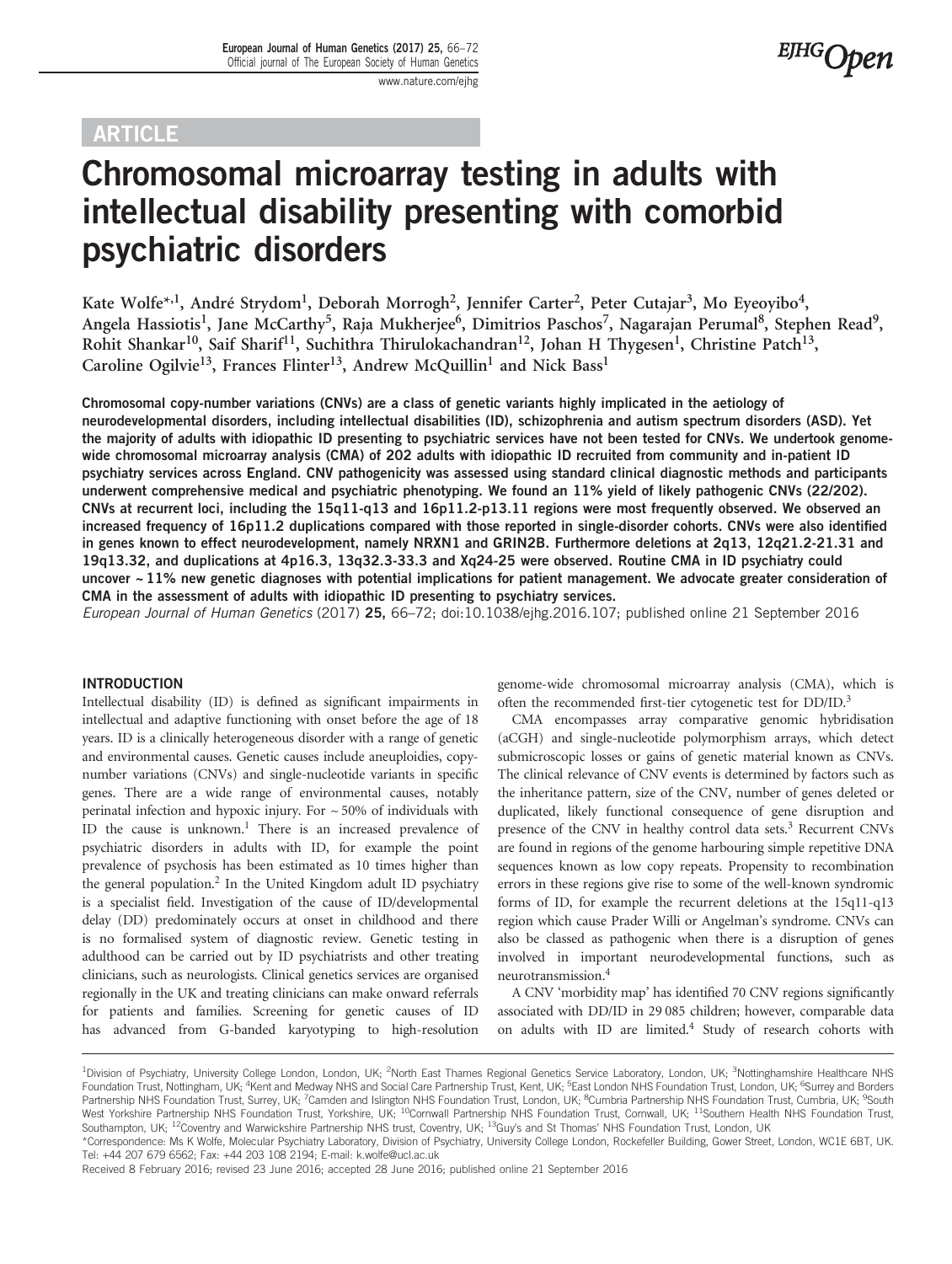schizophrenia and ASD have also revealed rare recurrent CNVs that are very strong risk factors for the development of these disorders.<sup>5,[6](#page-5-0)</sup> It has now been shown that some CNVs confer risk for multiple neurodevelopmental disorders. For example duplication at the 16p11.2 locus increases risk for ID and ASD and has been shown to be associated with a 14-fold increased risk of psychosis.<sup>[7](#page-5-0)</sup> Thus rare recurrent CNVs have broad, and often comorbid, neurodevelopmental phenotypes operating across traditional diagnostic boundaries.

Historically genetic investigation has not been a routine part of the assessment of adults with ID presenting to psychiatric services.[8](#page-5-0) However, the emergence of CNVs as important risk factors for multiple disorders raises the possibility that individuals with comorbid neurodevelopmental conditions should be prioritised where CMA testing is offered. We investigated the presence of undiagnosed likely pathogenic CNVs in adults with idiopathic ID presenting to community and in-patient psychiatric services in England. We discuss the frequency and type of CNVs identified; the associated phenotype and the implications of our findings.

#### METHODS

#### Study design and participant recruitment

Recruitment was undertaken via the Mental Health Research Network (MHRN) at 32 National Health Service (NHS) trusts and 1 non-NHS provider across England between August 2012 and March 2014. Consultant Psychiatrists in Intellectual Disabilities acted as local investigators at each site. Local investigators identified eligible participants from their caseloads based upon the study inclusion criteria, namely that the participants should be aged 18 years or older with idiopathic ID, one or more psychiatric diagnoses and/or significant challenging behaviours. Typically in the UK services use a high threshold for eligibility of ID services (IQ $<$ 70 as well as significant impairment of functioning which has been present from childhood). Idiopathic ID was defined as no clear genetic or environmental cause of ID detailed on the participant's medical records. Capacity to consent to the research project was assessed in accordance with the Mental Capacity Act 2005. Easy read information sheets and consent forms were utilised with individuals who had capacity to consent. In the absence of capacity consultees were identified to give advice as to the person's likely wishes regarding participation.

Clinical data including medical and psychiatric history (International Statistical Classification of Diseases and Related Health Problems (ICD-10) diagnoses), was collected from an informant and/or medical records. General observations for dysmorphic features were made and measurements of height and head circumference were collected by the clinician or researcher. Photographs were taken (where consent was given) for corroboration by the study team. Detailed psychiatric and behavioural phenotyping was undertaken using the Mini Psychiatric Assessment Schedule for Adults with Developmental Disabilities (Mini PAS-ADD) and Behaviour Problems Inventory - Short Form (BPI-S). The Mini PAS-ADD assesses psychiatric symptoms in seven diagnostic areas and provides threshold scores for symptoms that are likely to warrant a diagnosis in conjunction with a clinical assessment.[9](#page-5-0) The BPI-S provides frequency scores of behaviours on three domains, self-injurious behaviour, aggressive/destructive behaviour and stereotyped behaviour.<sup>[10](#page-5-0)</sup> Symptoms identified from Mini PAS-ADD or BPI-S screening are referred to as subclinical symptoms in the manuscript.

#### Genetic analysis and feedback

Participants provided either a blood (24%) or saliva sample (76%) for DNA extraction. aCGH analysis was undertaken at the North East Thames Regional Genetics Service Laboratory on the Nimblegen 135K platform. Arrays were processed and CNVs were reported using clinical diagnostic laboratory protocols, in keeping with the Association for Clinical Genetic Science (ACGS) best practice guidelines.<sup>11</sup> CNVs referred to in the manuscript as likely pathogenic include pathogenic causative findings and pathogenic susceptibility loci, both of which are thought to affect gene function in view of the

associated phenotype.[12](#page-5-0) All likely pathogenic CNVs detailed in this manuscript were validated by qPCR, FISH or OF PCR and have been added to the Decipher genome browser.<sup>[13](#page-5-0)</sup> The other classes of CNV reported were variants of uncertain clinical significance (VOUS) and likely benign CNVs. Classification as VOUS includes: intronic CNVs, CNVs where no genes are present, CNVs where no entry was present on the Database of Genomic Variants (at the time of analysis), in addition to those where insufficient information is available to classify further. Further analysis has not been undertaken and these CNVs may include technical artefacts. Chromosomal abnormalities were also reported. Further analysis of relevant literature, and patient and control data sets was conducted by the research team and collaborators.

Likely pathogenic CNVs were fed back in writing to the participants' treating psychiatrist. The cytogenetic report detailing relevant CNVs and associated publications were provided alongside chromosomal disorder guides from the support group Unique where available.<sup>[14](#page-5-0)</sup> There is a paucity of appropriate and accessible information for adults with ID receiving diagnoses. The study team developed easy to read materials to aid feedback for some of the clinically relevant CNVs. Psychiatrists also had the opportunity to speak with a member of the research team regarding the result prior to feeding this back to their patients and family members and/or carers. Referral to the regional clinical genetics service was recommended for all likely pathogenic results. There were no adverse outcomes reported from feedback of the genetic test results.

#### Statistical analysis

Statistical analyses were undertaken using IBM SPSS Statistics for Windows, Version 22.0 (IBM Corp, Armonk, NY, USA). Univariate binary logistic regression was performed using Mini PAS-ADD thresholds and history of involuntary in-patient admission, including forensic in-patient section, as predictor variables. The binary outcome variable was presence or absence of a likely pathogenic CNV.

#### RESULTS

A total of 202 adults with idiopathic ID and comorbid psychiatric disorders/challenging behaviour were recruited to the study (63% male; mean age 37 years, range 18–78 years; 74% White British). The yield of likely pathogenic CNVs, including chromosomal abnormalities, was 11% (22/202). A further 62% of participants had a least one CNV classed as a VOUS (126/202) and 27% (54/202) had likely benign CNVs only. Details of the VOUS CNVs can be found in the Supplementary Information. An overview of likely pathogenic CNVs is presented in [Figure 1](#page-2-0), with detailed genetic and phenotypic data presented in [Table 1](#page-3-0) and Supplementary Table 1. A comparison of psychiatric diagnoses, subclinical symptoms and section history for likely pathogenic versus likely benign (including VOUS) CNVs is provided in [Table 2](#page-4-0). There were 21 participants on a forensic inpatient section at the time of recruitment and no other participants had a forensic section history. In all, 6/21 forensic in-patients carried likely pathogenic CNVs compared with 16/181 in participants not on a forensic in-patient section. Thus the proportion of likely pathogenic CNV carriers in forensic in-patients was higher with an OR of 4.1  $(95\% \text{ CI } 1.40 - 12.04, P = 0.01).$ 

#### Neurodevelopmental CNVs

Most of the likely pathogenic CNVs were observed in regions of the genome prone to recurrent CNV. Five of these CNVs were identified at the 16p11.2 locus (4 duplications, 1 deletion) and one duplication at 16p13.11. The 16p11.2 region is associated with increased risk for ASD, schizophrenia and major depressive disorder, in keeping with the phenotypes observed in this cohort[.15](#page-5-0) A further five CNVs were identified in the 15q11.2-13.3 region (15q11.2 deletion, Angelman syndrome type 2, 15q12-13.1 deletion, 15q11.2-13.1 duplication and 15q13.3 deletion) with variable psychiatric phenotypes. The CNVs at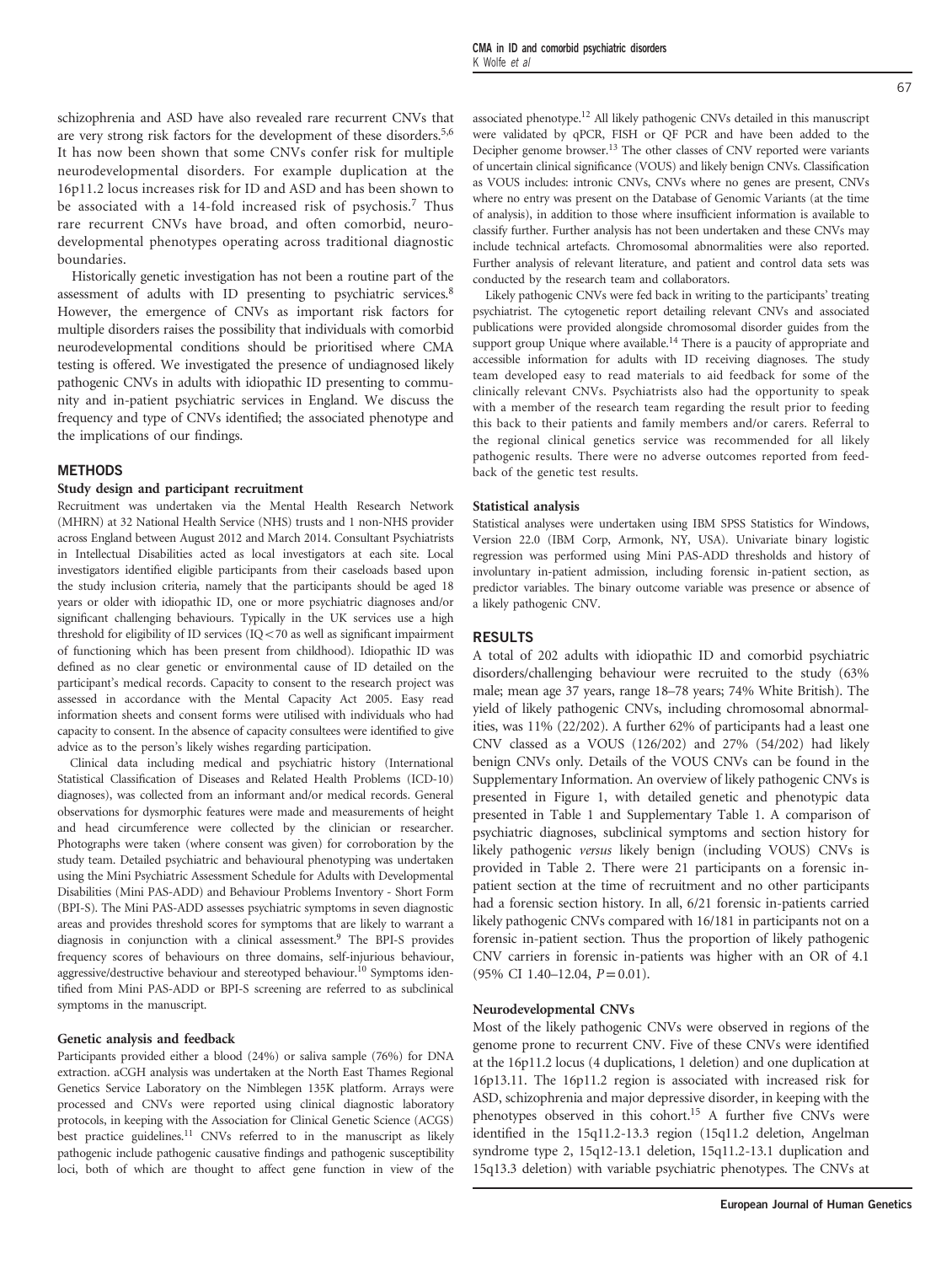<span id="page-2-0"></span>

Figure 1 Overview of likely pathogenic CNVs identified in a sample of 202 adults with idiopathic intellectual disabilities and comorbid psychiatric disorders. Number of participants, approximate CNV size in megabases or kilobases (Mb or Kb), breakpoints (BP) and exon number are displayed in parenthesis as appropriate.

15q11.2, 15q13.3, 16p11.2 and 16p13.11 affect neurosusceptibility loci. These likely pathogenic CNVs have incomplete penetrance in that they occur at higher frequencies in disease cohorts, however, are not always associated with a disease phenotype and can sometimes be observed in healthy controls.

Another region prone to recurrent CNV is the 17q11.2 locus, which encompasses the neurofibromatosis type 1 (NF1) tumour suppressor gene. We identified a participant with a NF1 microdeletion presenting with a clinical diagnosis of ASD and challenging behaviours. This supports previous evidence of ASD being associated with variants in the NF1 gene.<sup>16</sup> We also identified a deletion at 2q13 in a patient with a clinical diagnosis of ASD. Of the 29 patients described with this CNV 4 are reported to have ASD[.17](#page-5-0) CNVs in this region have also been shown to be enriched in schizophrenia cohorts,<sup>[18](#page-5-0)</sup> the participant presented with subclinical features of psychosis in addition to anxiety and behavioural problems. Two CNVs were identified in genes known to be important in neurodevelopment, namely GRIN2B and NRXN1. The GRIN2B gene is located at 12p13.1 and encodes the NR2 subunit of a N-methyl-D-aspartate glutamate receptor heteromer, which mediates excitatory neurotransmission and is thought to have an important role in memory and learning. Variants in the GRIN2B gene have previously been associated with behavioural problems.<sup>19</sup> We identified a duplication affecting exon 9 of the GRIN2B gene in a participant displaying self-injurious and aggressive behaviours. The NRXN1 gene is located at 2p16.3, it encodes a cell-surface receptor which is important for neurotransmission. Exonic NRXN1 deletions have been associated with increased risk for schizophrenia and ASD.<sup>20</sup> Our participant has a deletion of exon 1 of the NRXN1 gene, a clinical diagnosis of personality disorder and subclinical symptoms of psychosis and stereotyped behaviour.

Five of the likely pathogenic CNVs identified have little or no prior association with psychiatric phenotypes in existing literature and likely represent rare emerging neurodevelopmental CNVs. First, we identified a duplication of 4p16.3, a region where deletions give rise to the better characterised Wolf–Hirschhorn syndrome. The CNV identified in our sample partially overlaps with the CNV reported in a case study of a patient with attention-deficit hyperactivity disorder (ADHD).<sup>[21](#page-5-0)</sup> Our participant had a clinical diagnosis of ASD and was a forensic in-patient. A duplication at Xq24-25 was observed in a participant with aggressive and stereotyped behaviours.

Abnormal behaviours, primarily hyperactivity, have previously been associated with CNVs in this region. The STAG2 gene, which encodes a component of the cohesion complex and is essential for chromosome segregation in dividing cells, has been identified as the likely causative gene.<sup>[22](#page-5-0)</sup>

We identified a participant with a deletion at 12q21.2-21.31 comprising 17 genes. This region contains the Synaptotagmin-1 (SYT1) gene, which encodes a calcium-binding synaptic vesicle membrane protein involved in triggering neurotransmitter release at the synapse. A variant in SYT1, with a dominant negative function, has recently been associated with profound cognitive impairment.<sup>23</sup> Whilst we observe a copy-number loss and different phenotype, a low haploinsufficiency score is suggestive of adverse functional consequences[.24](#page-5-0) The participant has a clinical diagnosis of paranoid schizophrenia, a history of alcohol abuse and was a forensic in-patient. Another participant has a duplication at 13q32.3-13q33.3 comprising 33 genes. This region contains the D-amino acid oxidase activator (DAOA) gene, which indirectly affects glutamatergic transmission and dopamine turnover. We and others have reported DAOA to be associated with both schizophrenia and bipolar affective disorder.<sup>25</sup> The participant has a clinical diagnosis of ASD and ADHD, and is a forensic in-patient. Finally, we identified a deletion at 19q13.32 comprising 56 genes. This deletion partially overlaps with a case reported previously but does not include any of the proposed candidate genes.<sup>26</sup> The participant has a clinical diagnosis of depression and bipolar affective disorder.

#### **DISCUSSION**

Approximately 11% new diagnoses could be made by testing adults with ID accessing psychiatry services in the UK. Recently there have been calls for increased clinical use of CMA in patients with schizophrenia. The yield of likely pathogenic CNVs in adults with schizophrenia is reported to be in the range of 2.5–5%[.27,28](#page-6-0) Our higher diagnostic yield argues that clinicians should also consider adopting routine CMA in ID psychiatry. Interestingly the most frequently observed CNV in this study was the 16p11.2 duplication (4 individuals, 2%). This CNV has been widely reported in other studies, with a frequency of  $\sim 0.2\%$  in DD/ID,<sup>29</sup>  $\sim 1\%$  in ASD<sup>[5](#page-5-0)</sup> and  $\sim 0.3\%$  in schizophrenia.<sup>[28](#page-6-0)</sup> Accepting the small sample size this may suggest a particular enrichment of this recurrent CNV in the adult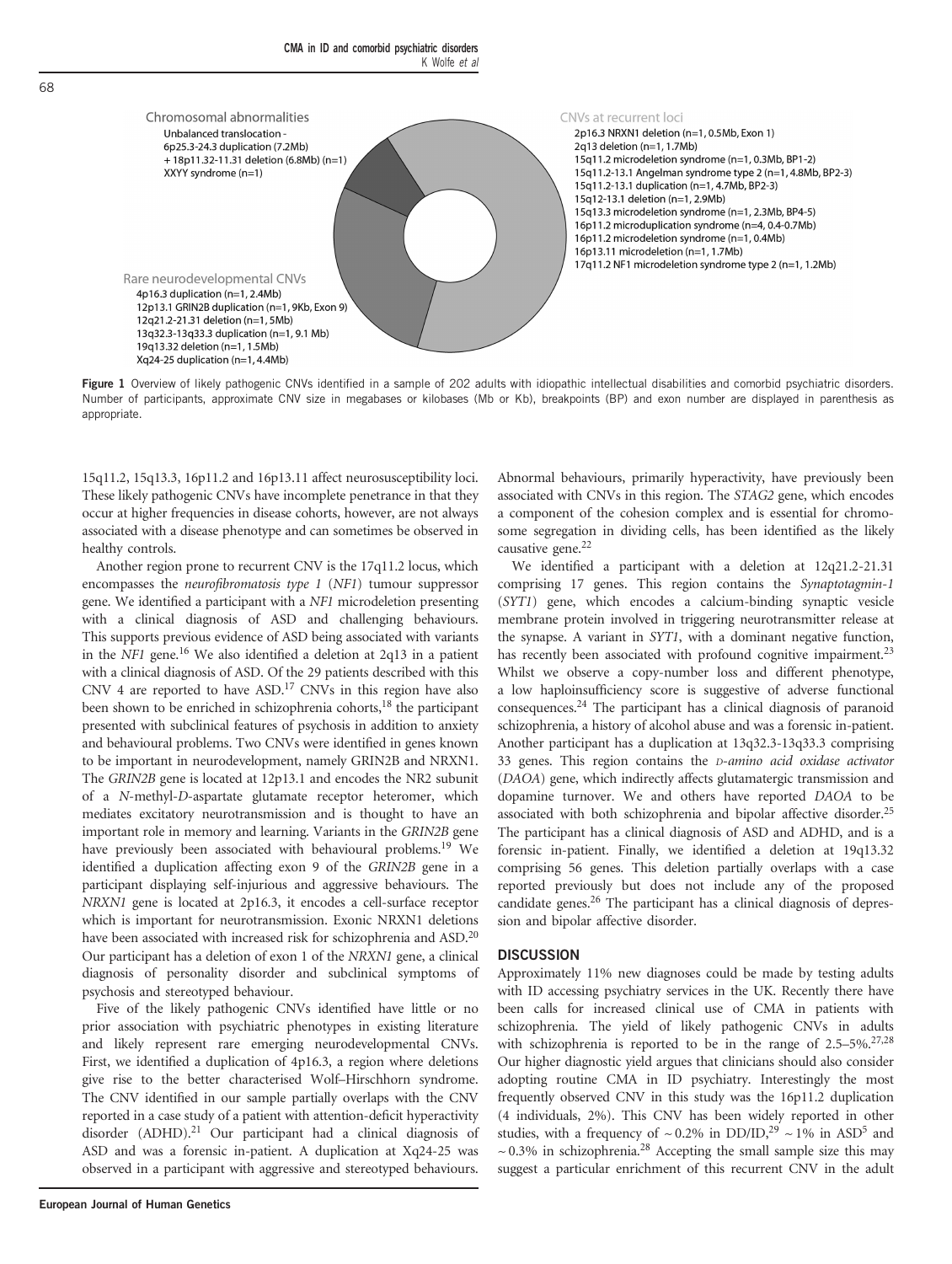<span id="page-3-0"></span>

| Decipher         | Ortogenetic                    | Gain/             |                                                                                   |                                                                                                                                                                                                                                                                                                                                                                                                                                                                                                                                                                                                                                         |                  | Level                   |                      |                                 |                                                     |
|------------------|--------------------------------|-------------------|-----------------------------------------------------------------------------------|-----------------------------------------------------------------------------------------------------------------------------------------------------------------------------------------------------------------------------------------------------------------------------------------------------------------------------------------------------------------------------------------------------------------------------------------------------------------------------------------------------------------------------------------------------------------------------------------------------------------------------------------|------------------|-------------------------|----------------------|---------------------------------|-----------------------------------------------------|
| $\overline{a}$   | location                       | loss              | Chromosomal region                                                                |                                                                                                                                                                                                                                                                                                                                                                                                                                                                                                                                                                                                                                         | Gender Age of ID |                         | Psychiatric history  | Mini PAS-ADD                    | Ethnicity<br>BPI-S                                  |
| 327138           | 2p16.3                         | $-055$            | 19611 <sub>2-940</sub> 51127940 511961                                            | 88) (51745532 51905988) del                                                                                                                                                                                                                                                                                                                                                                                                                                                                                                                                                                                                             | Female           |                         | PD<br>Moderate       | PSY, UNS                        | White (British)<br>$\ddot{}$                        |
| 327136           | <b>2q13</b>                    | $L$ <sub>05</sub> |                                                                                   | ng19 chr2:g.(111343032_111394464)_(1113101432_113115816)del                                                                                                                                                                                                                                                                                                                                                                                                                                                                                                                                                                             | Male             | Mild<br>ഉ               | <b>ASD</b>           | ANX, PSY                        | White (British)<br>$^{+}$<br>$^{+}$                 |
| 327134           | 4p16.3                         | Gain              |                                                                                   | ng19 chr4:g.(?_116643)_(2593265_2641554)dup                                                                                                                                                                                                                                                                                                                                                                                                                                                                                                                                                                                             | Male             | Mild<br>33              | ASD, ALC, FOR        | $\frac{1}{2}$                   | White (British<br>≨                                 |
| 327131           | бр25.3-24.3 <sup>а</sup>       | Gain              |                                                                                   | g19 chr6:g.(?_195438)_(7391605_7414866)dup                                                                                                                                                                                                                                                                                                                                                                                                                                                                                                                                                                                              | Male             | Mild<br>$\overline{49}$ | ANX, DEP             | PSY, ASD<br>HYP,                | White (British)<br>$\ddot{}$                        |
| 327120           | 12p13.1                        | Gain              |                                                                                   | g19 chr12:g.(13749971_13754557)_(13762818_13809913)dup                                                                                                                                                                                                                                                                                                                                                                                                                                                                                                                                                                                  | Female           | 68                      | 8C<br>Moderate       | None met                        | <b>Nhite</b> (British)<br>$^{+}$                    |
| 327126           | 12q21.2-21.31                  | $L$ <sub>05</sub> |                                                                                   | ng19 chr12:g.(79480496_79534648)_(84535824_84597248)del                                                                                                                                                                                                                                                                                                                                                                                                                                                                                                                                                                                 | Male             | Mild<br>$\overline{31}$ | SCZ, ALC, FOR        | PSY<br>HYP;                     | Black (African)                                     |
| 327125           | 13q32.3-33.3                   | Gain              | dup                                                                               | ng19 chr13:g(100448328_100465760)_(109578072_109617112)                                                                                                                                                                                                                                                                                                                                                                                                                                                                                                                                                                                 | Male             | Mild<br>ដ               | ASD, ADHD, FOR       | None met                        | White (British)                                     |
| 327128           | 15q11.2                        | $L$ <sub>05</sub> |                                                                                   | hg19 chr15:g.(22728696_22759716)_(23071814_23149168)del                                                                                                                                                                                                                                                                                                                                                                                                                                                                                                                                                                                 | Female           | 42                      | 9B<br>Moderate       | DEP, ANX, HYP, OCD, PSY,<br>SNN | White (British)<br>$^{+}$                           |
| 327127           | 15q11.2-13.1                   | $L$ <sub>05</sub> |                                                                                   | hg19 chr15:g.(23510712_23643100)_(28519142_28565662)del                                                                                                                                                                                                                                                                                                                                                                                                                                                                                                                                                                                 | Female           | 33                      | <b>ANX</b><br>Severe | ANX                             | White (British)<br>$^{+}$<br>$^{+}$                 |
| 327124           | 15q11.2-13.1                   | Gain              |                                                                                   | hg19 chr15:g.(23780822_23810484)_(28519142_28565662)dup                                                                                                                                                                                                                                                                                                                                                                                                                                                                                                                                                                                 | Male             | Mild<br>22              | ASD, BP, PD, ALC,    | $\frac{1}{2}$                   | White (British)<br>$^{+}$                           |
|                  |                                |                   |                                                                                   |                                                                                                                                                                                                                                                                                                                                                                                                                                                                                                                                                                                                                                         |                  |                         | FOR                  |                                 |                                                     |
| 327123           | L5q12-13.1                     | $L$ <sub>05</sub> |                                                                                   | ng19 chr15:g.(26445256_26455764)_(29576872_29582436)del                                                                                                                                                                                                                                                                                                                                                                                                                                                                                                                                                                                 | Male             | 28                      | ASD, ADHD<br>Severe  | OCD, ASD                        | White (Other)<br>$^{+}$<br>$^{+}$                   |
| 327137           | 5q13.2-13.3                    | $L$ oss           |                                                                                   | ng19 chr15:g.(30357676_30461190)_(32804210_32906806)del                                                                                                                                                                                                                                                                                                                                                                                                                                                                                                                                                                                 | Male             | Mild<br>25              | <b>ASDb</b>          | None met                        | White (British)                                     |
| 327122           | L6p11.2                        | Gain              |                                                                                   | g19 chr16:g(29387604_29443984)_(30192562_30351380)dup                                                                                                                                                                                                                                                                                                                                                                                                                                                                                                                                                                                   | Female           | Viid<br>33              | AFF                  | PSY<br>DEP, ANX,                | White (British)                                     |
| 327119           | L6p11.2                        | Gain              |                                                                                   | g19 chr16:g.(29565700_29746324)_(30093468_30192562)dup                                                                                                                                                                                                                                                                                                                                                                                                                                                                                                                                                                                  | Female           | Mild<br>27              | ASD, DEP, OCD        | <b>OCD</b><br>DEP,              | White (Other)                                       |
| 327121           | 16p11.2                        | Gain              |                                                                                   | ng19 chr16:g.(29565700_29746324)_(30093468_30192562)dup                                                                                                                                                                                                                                                                                                                                                                                                                                                                                                                                                                                 | Female           | Mild<br>3               | DEP (psychotic)      | PSY                             | White (British)                                     |
| 327133           | L6p11.2                        | Gain              |                                                                                   | ng19 chr16:g.(29565700_29746324)_(30192562_30351380)dup                                                                                                                                                                                                                                                                                                                                                                                                                                                                                                                                                                                 | Male             | Mild<br>$\overline{c}$  | ASD, ADHD, FOR       | None met                        | White (British)<br>$^{+}$                           |
| 327135           | L6p11.2                        | $L$ oss           |                                                                                   | ng19 chr16:g.(29565700_29746324)_(30192562_30351380)del                                                                                                                                                                                                                                                                                                                                                                                                                                                                                                                                                                                 | Male             | Mild<br>$\overline{0}$  | None recorded        | DEP, ANX, HYP, OCD, PSY         | White (British)<br>$\ddot{}$                        |
| 327130           | 16p13.11                       | Gain              |                                                                                   | ng19 chr16:g.(14880575_14892215)_(16616426_16625074)dup                                                                                                                                                                                                                                                                                                                                                                                                                                                                                                                                                                                 | Female           | 45                      | 6B<br>Moderate       | $\frac{4}{2}$                   | White (British)<br>₹                                |
| 327132           | [7q11.2]                       | $L$ <sub>05</sub> |                                                                                   |                                                                                                                                                                                                                                                                                                                                                                                                                                                                                                                                                                                                                                         | Male             | 57                      | ASD, CB<br>Severe    | ANX, HYP, OCD                   | Mhite (British)<br>$\ddot{}$<br>$\ddot{}$<br>$^{+}$ |
| 327131           | 18p11.32-11.31ª                | $L$ <sub>05</sub> | g19 chr18:g(122379_141491)                                                        | $-6964201 - 7010334$ del                                                                                                                                                                                                                                                                                                                                                                                                                                                                                                                                                                                                                | Male             | Mild<br>$\overline{4}$  | ANX, DEP             | PSY, ASD<br>HYP, I              | White (British)<br>$\ddot{}$<br>$\ddot{}$           |
| 327129           | 19q13.32                       | $L$ <sub>05</sub> | g19 chr19:g.(45684624_45741                                                       | 1740) (47268136 47309140) del                                                                                                                                                                                                                                                                                                                                                                                                                                                                                                                                                                                                           | Female           | Mild<br>58              | BP<br>B              | DEP, PSY                        | White (British)                                     |
| 327139           | Xq24-25                        | Gain              |                                                                                   | ng19 chrX:g.(118855888_118883248)_(123283296_123349096)dup                                                                                                                                                                                                                                                                                                                                                                                                                                                                                                                                                                              | Male             | 57                      | 8<br>Moderate        | None met                        | Black (Caribbean)<br>$^{+}$<br>$\ddot{}$            |
| $\frac{1}{2}$    | XXYY                           | Gain              | Full chromosomal duplications                                                     |                                                                                                                                                                                                                                                                                                                                                                                                                                                                                                                                                                                                                                         | Male             | Mild<br>59              | FOR<br>DEP,          | None met                        | White (British)<br>$\ddot{}$                        |
| ASD traits only. | aCNVs in the same participant. |                   | Chromosomal region coordinates in hg19 using the HGVS standard nomenclature; Age, | age at date of recruitment; Level of ID, taken from medical records in accordance with the UK ICD-10 diagnostic system: 50-69, mid; 35-49, moderate; 20-34; severe.<br>+when behaviour occurs at least weekly; PD, personality disorder; PSY, psychosis; UNS, unspecified disorder; ASD, autistic spectrum disorder; ANX, anxiely disorder; ALC alcohol abuse; FOR on forensic in-patient section; NA<br>Mini PAS-ADD, Psychiatric Assessment Schedults with Developmental Disabilities thresholds met (in last 2 years); BPI-S, the Behaviour Problemts Inventory-Short Form (self-injurious behaviour, aggressive/destructive, stereo |                  |                         |                      |                                 |                                                     |

Table 1 Likely pathogenic CNVs and psychiatric phenotypes in adults with ID referred to psychiatric services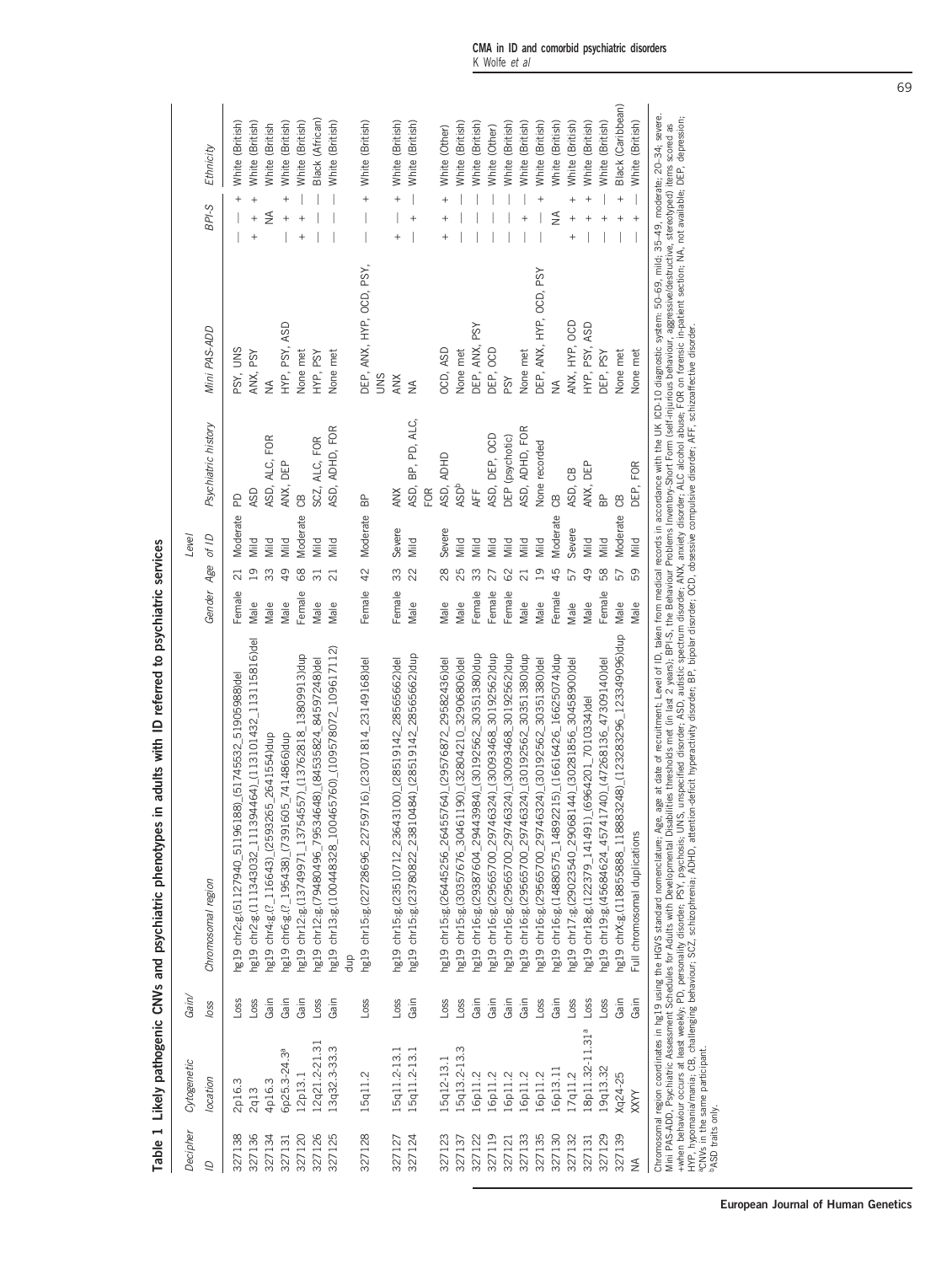<span id="page-4-0"></span>

| Table 2 Psychiatric phenotype (ICD-10 diagnoses, Mini PAS-ADD thresholds and section history) for likely pathogenic and benign CNVs |  |  |
|-------------------------------------------------------------------------------------------------------------------------------------|--|--|
|-------------------------------------------------------------------------------------------------------------------------------------|--|--|

|                                           | Total in sample (%) | Likely pathogenic CNV group (%) | Likely benign CNV group (%) |
|-------------------------------------------|---------------------|---------------------------------|-----------------------------|
|                                           | $n = 202$           | $n = 22$                        | $n = 180$                   |
| ICD-10 diagnosis                          |                     |                                 |                             |
| Psychosis                                 | 49 (25%)            | 3(14%)                          | 46 (26%)                    |
| Bipolar disorder                          | 23 (11%)            | 3(14%)                          | 20 (11%)                    |
| Depressive episode                        | 62 (31%)            | 4 (18%)                         | 58 (32%)                    |
| Other anxiety disorders                   | 45 (23%)            | 2(9%)                           | 43 (24%)                    |
| Hyperkinetic disorder                     | 21 (10%)            | 3(14%)                          | 18 (10%)                    |
| Pervasive developmental disorder          | 68 (34%)            | 8 (36%)                         | 60 (33%)                    |
| Mini PAS-ADD thresholds                   |                     |                                 |                             |
| Psychosis                                 | 72 (36%)            | 9(41%)                          | 63 (35%)                    |
| Hypomania/mania                           | 33 (16%)            | 5(23%)                          | 28 (16%)                    |
| Depressive disorder                       | 76 (38%)            | 5(23%)                          | 71 (39%)                    |
| Anxiety disorder                          | 80 (40%)            | 6(27%)                          | 74 (41%)                    |
| Obsessive compulsive                      | 55 (27%)            | 5(23%)                          | 50 (28%)                    |
| Mental Health Act Section History         |                     |                                 |                             |
| Previous history of involuntary admission | 45 (22%)            | 7 (32%)                         | 38 (21%)                    |
| Forensic section                          | 21 (10%)            | 6(27%)                          | 15 (8%)                     |

ICD-10 diagnoses – the psychosis group was amalgamated to comprise: F20 schizophrenia, F25 schizoaffective disorder and F29 unspecified nonorganic psychosis. Other ICD-10 diagnoses reported independently are: F31 bipolar disorder, F32 depressive episode, F41 other anxiety disorders, F90 hyperkinetic disorder, F84 pervasive developmental disorder. Mini PAS-ADD thresholds – scores were calculated using standard guidelines, Mental Health Act (MHA) section – previous history of involuntary admission included previous and current MHA sections and forensic sections, forensic section – all individuals were on a forensic section at the time of recruitment no history of being on a forensic section was identified in any of the other participants. Note: several individuals had comorbid diagnoses and are included in more than one category.

population of ID and comorbid psychiatric disorder. The yield of VOUS CNVs in the study also appears to be high at 62%. This is of considerable interest for future research, although it is difficult to determine whether VOUS are enriched in this cohort due to lack of comparable data sets.

A broad range of psychiatric diagnoses/symptoms were observed across the cohort. The pattern of comorbidities, either defined by ICD-10 diagnoses or Mini PAS-ADD thresholds, was complex. Inclusion of Mini PAS-ADD thresholds indicated a burden of psychopathology not captured by ICD-10 diagnoses. It is of interest that 41% of participants with likely pathogenic CNVs met the Mini PAS-ADD threshold for psychosis, whereas based upon ICD-10 criteria this was only 14%, see Table 2. Overall psychiatric features did not differentiate the likely pathogenic and likely benign CNV groups. However there was an excess of participants on a forensic section in the likely pathogenic CNV group in comparison with the benign (including VOUS) CNV group. No link can be made between specific CNVs and offending behaviour, as causality cannot be inferred. The population of people with ID and convictions is particularly marginalised and it may be that increased barriers to genetic testing have resulted in a higher prevalence of undiagnosed CNVs. This finding warrants further investigation in much larger samples. Assessment of adults with ID and formulation of the psychiatric presentation can be challenging. The majority of likely pathogenic CNVs were found at recurrent CNV loci where, at least some, information on the associated phenotype is available. Such information may aid understanding of the patient's clinical presentation for both clinicians and family members. Furthermore knowledge of associated phenotypes may guide psychiatric evaluation. For example the identification of a 16p11.2 duplication would be an indicator to screen for the presence of ASD, psychosis or affective disorders.<sup>[15](#page-5-0)</sup>

Importantly some of the CNV syndromes are also associated with non-psychiatric comorbidities that require specific medical management or monitoring. For example we identified an individual with undiagnosed Angelman's syndrome type 2 and an individual with an NF1 deletion. Comprehensive medical guidelines are available for Angelman's syndrome and  $NFI$  deletions.<sup>[30](#page-6-0)</sup> The characterisation of very rare CNVs is an ongoing process and clinical guidelines are being developed as new syndromes continue to emerge. However, some diagnoses will have minimal impact on patient management.

There is evidence for the benefit to mothers in receiving a diagnosis for a child with DD/ID[.31](#page-6-0) However, little is known about the impact of disclosure of a genetic diagnosis to adults with ID or their families/carers. Challenges are faced with ascertaining capacity to consent to genetic testing, feedback of diagnoses and possible incidental findings. We received no negative feedback from psychiatrists in this study about the diagnostic process. All participants with likely pathogenic CNVs were sent information about a rare chromosomal support group called Unique; this group is only accessible to individuals with a diagnosis[.14](#page-5-0) Genetic diagnosis of the affected individual provides the opportunity for cascade testing of at risk relatives and the provision of recurrence risk information. The inheritance of a likely pathogenic CNV in a child with associated difficulties may be important in supporting an application for a statement of special educational needs.

This study has several specific limitations. The sample size was modest. The recruitment strategy focused on individuals with a more severe psychiatric phenotype, that is, those presenting to psychiatric services. We may have under sampled those with the most severe phenotypes because of difficulties recruiting this population group to research studies. However, our sample is likely representative of individuals accessing specialist services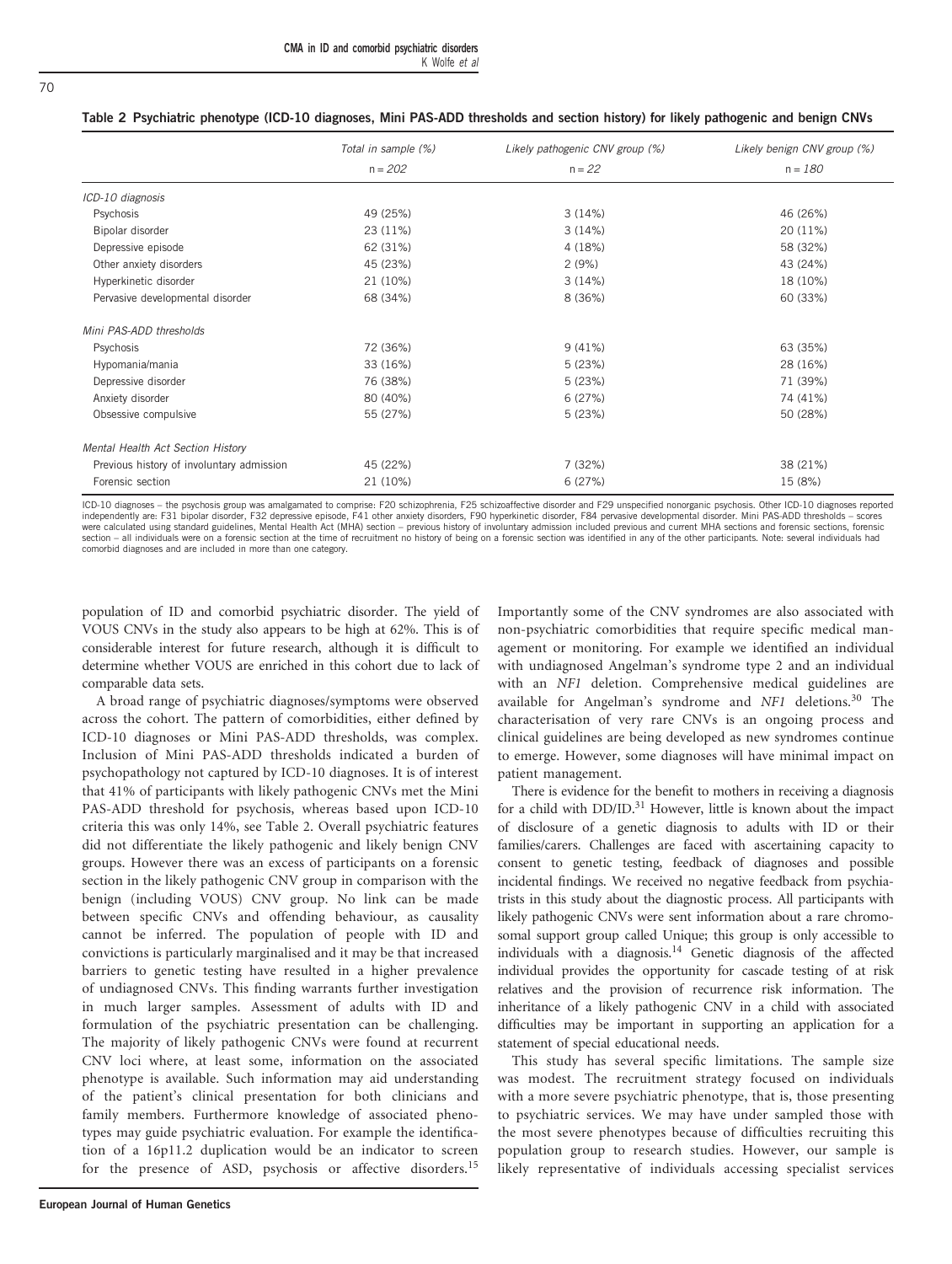<span id="page-5-0"></span>for ID and comorbid mental illness. Estimates of the penetrance of particular phenotypes would require epidemiological based studies. Another major limitation is the lack of inheritance status, which is often used to inform interpretation of rare variants. Technological limitations of the aCGH platform include inability to detect balanced translocations, single-gene disorders and lowlevel mosaicism. As the array platform has not been utilised in research studies of control populations comparisons with other studies is prone to technical confounds. Exome and whole-genome sequencing, which is gradually coming into clinical practice, is likely to increase the yield of genetic diagnoses for those with ID and comorbid psychiatric disorders.

#### **CONCLUSIONS**

We have demonstrated that CNV screening using clinically available CMA offers over one in ten new aetiological diagnoses for adults with idiopathic ID presenting to psychiatric services in the UK. It may be appropriate for ID psychiatrists to offer CMA more routinely in assessment of people with ID and comorbid mental health problems, particularly in forensic settings. Liaison between clinicians and genetic services will be important for the interpretation of new genomic investigations in clinical practice.[32](#page-6-0)

Clinical and research data on emerging CNV syndromes are strongly biased towards paediatric populations. However, the full extent of the phenotype associated with a particular CNV may only be realised in adulthood as psychiatric disorders emerge. We found the 16p11.2 duplication to be particularly frequent in this understudied adult population. We also add psychiatric phenotypic information to very rarely observed and novel likely pathogenic CNVs. CMA testing in adults could potentially inform the clinical management of children with new emerging likely pathogenic CNVs.

### CONFLICT OF INTEREST

The authors declare no conflict of interest.

#### ACKNOWLEDGEMENTS

Unique, Participating research sites from the NIHR MHRN (Avon & Wiltshire Mental Health Partnership NHS Trust, Barnet, Enfield and Haringey Mental Health NHS Trust, Berkshire Healthcare NHS Foundation Trust, Birmingham and Solihull Mental health NHS Foundation Trust, Black Country Partnership NHS Foundation Trust, Bradford District Care Trust, Cambridgeshire and Peterborough NHS Foundation Trust, Camden & Islington Mental Health and Social Care Trust London, Central & North West London NHS Foundation Trust, Cheshire and Wirral Partnership NHS Foundation Trust, Cornwall Partnership NHS Trust, Cumbria Partnership NHS Foundation Trust, Derbyshire Healthcare NHS Foundation Trust, East London NHS Foundation Trust, Humber Mental Health Teaching NHS Trust, Kent and Medway NHS and Social Care Partnership Trust, Leicestershire Partnership NHS Trust, Manchester Mental Health & Social Care NHS Trust, North Essex Mental Health Partnership NHS Trust, North Staffordshire Combined Healthcare NHS Trust, Northamptonshire Healthcare NHS Trust, Northumberland, Tyne and Wear NHS Trust, Nottinghamshire Healthcare NHS Trust, Somerset Partnership NHS Foundation Trust, South Essex Partnership University NHS Foundation Trust, South West London and St Georges Mental Health NHS Trust, South West Yorkshire Partnership NHS Foundation Trust, South West Yorkshire Partnership NHS Foundation Trust, Southern Health NHS Foundation Trust, St Andrews Healthcare, St James Hospital—Solent NHS, Surrey and Borders Partnership NHS Foundation Trust, Tees, Esk and Wear Valleys NHS Foundation Trust). North East Thames Regional Genetics Service Laboratory staff, Dr Nick Lench and Dr Jonathan Waters. Role of funding source: Baily Thomas

Charitable Fund (funding for participant recruitment). The Medical Research Council funded 4-year PhD in Mental Health (Kate Wolfe). Ethics: North Wales Research Ethics Committee West, reference 11/WA/0370.

#### AUTHOR CONTRIBUTIONS

Literature search, study design, data collection, data analysis, data interpretation, writing of the manuscript: KW, AS, NB and AM. Participant recruitment, data collection and critical review of the manuscript: PC, ME, AH, JM, RM, DP, NP, SR, RS, SS and ST. Data analysis and critical review of the manuscript: DM, JC, JT, CP, CO and FF.

- 1 Palmer E, Speirs H, Taylor PJ et al: Changing interpretation of chromosomal microarray over time in a community cohort with intellectual disability. Am J Med Genet A 2014; 164: 377–385.
- 2 Cooper S-A, Smiley E, Morrison J et al: Psychosis and adults with intellectual disabilities. Prevalence, incidence, and related factors. Soc Psychiatry Psychiatr Epidemiol 2007; 42: 530–536.
- 3 Miller DT, Adam MP, Aradhya S et al: Consensus statement: chromosomal microarray is a first-tier clinical diagnostic test for individuals with developmental disabilities or congenital anomalies. Am J Hum Genet 2010; 86: 749–764.
- 4 Iyer J, Girirajan S: Gene discovery and functional assessment of rare copy-number variants in neurodevelopmental disorders. Brief Funct Genomics 2015; 14: 315–328.
- 5 Weiss LA, Shen YP, Korn JM et al: Association between microdeletion and microduplication at 16p11.2 and autism. N Engl J Med 2008; 358: 667-675.
- 6 Kirov G, Gumus D, Chen W et al: Comparative genome hybridization suggests a role for NRXN1 and APBA2 in schizophrenia. Hum Mol Genet 2008; 17: 458–465.
- 7 Giaroli G, Bass N, Strydom A et al: Does rare matter? Copy number variants at 16p11.2 and the risk of psychosis: a systematic review of literature and meta-analysis. Schizophr Res 2014; 159: 340–346.
- 8 De Villiers J, Porteous M: Genetic testing of adults with intellectual disability. Psychiatrist 2012; 36: 409–413.
- 9 Moss S, Prosser H, Costello H et al: The mini PAS-ADD: An assessment schedule for the detection of mental health needs in adults with learning disability (mental retardation), Hester Adrian Research Centre. University of Manchester: Manchester, UK, 1997.
- 10 Rojahn J, Rowe EW, Sharber AC et al: The Behavior Problems Inventory-Short Form for individuals with intellectual disabilities: part II: reliability and validity. J Intellect Disabil Res 2012; 56: 546–565.
- 11 [http://www.acgs.uk.com/committees/quality-committee/best-practice-guidelines/.](http://www.acgs.uk.com/committees/quality-committee/best-practice-guidelines/)
- 12 Srebniak MI, Diderich KEM, Govaerts LCP et al: Types of array findings detectable in cytogenetic diagnosis: a proposal for a generic classification. Eur J Hum Genet 2014; 22: 856–858.
- 13 [https://decipher.sanger.ac.uk/browser.](https://decipher.sanger.ac.uk/browser)
- 14<http://www.rarechromo.co.uk/html/home.asp>.
- 15 Degenhardt F, Priebe L, Herms S et al: Association between copy number variants in 16p11.2 and major depressive disorder in a German case-control sample. Am J Med Genet Part B Neuropsychiatr Genet 2012; 159 B: 263–273.
- 16 Garg S, Plasschaert E, Descheemaeker M-J et al: Autism spectrum disorder profile in neurofibromatosis type I. J Autism Dev Disord 2015; 45: 1649–1657.
- Hladilkova E, Barøy T, Fannemel M et al: A recurrent deletion on chromosome 2q13 is associated with developmental delay and mild facial dysmorphisms. Mol Cytogenet 2015; 8: 57.
- 18 Costain G, Lionel AC, Merico D et al: Pathogenic rare copy number variants in community-based schizophrenia suggest a potential role for clinical microarrays. Hum Mol Genet 2013; 22: 4485–4501.
- 19 Freunscht I, Popp B, Blank R et al: Behavioral phenotype in five individuals with de novo mutations within the GRIN2B gene. Behav Brain Funct 2013; 9: 20.
- 20 Viñas-Jornet M, Esteba-Castillo S, Gabau E et al: A commoncognitive, psychiatric, and dysmorphic phenotype in carriers of NRXN1 deletion. Mol Genet Genomic Med 2014; 2: 512–521.
- 21 Palumbo O, Palumbo P, Ferri E et al: Report of a patient and further clinical and molecular characterization of interstitial 4p16.3 microduplication. Mol Cytogenet 2015; 8: 1–5.
- 22 Leroy C, Jacquemont M-L, Doray B et al: Xq25 duplication: the crucial role of the STAG2 gene in this novel human cohesinopathy. Clin Genet 2015.
- 23 Baker K, Gordon SL, Grozeva D et al: Identification of a human synaptotagmin-1 mutation that perturbs synaptic vesicle cycling. J Clin Invest 2015; 125: 1-9.
- 24 Huang N, Lee I, Marcotte EM et al: Characterising and predicting haploinsufficiency in the human genome. PLoS Genet 2010; 6: 1-11.
- 25 Bass NJ, Datta SR, McQuillin A et al: Evidence for the association of the DAOA (G72) gene with schizophrenia and bipolar disorder but not for the association of the DAO gene with schizophrenia. Behav Brain Funct 2009; 5: 28.
- 26 Castillo A, Kramer N, Schwartz CE et al: 19q13.32 microdeletion syndrome: three new cases. Eur J Med Genet Elsevier Masson SAS 2014; 57: 654–658.